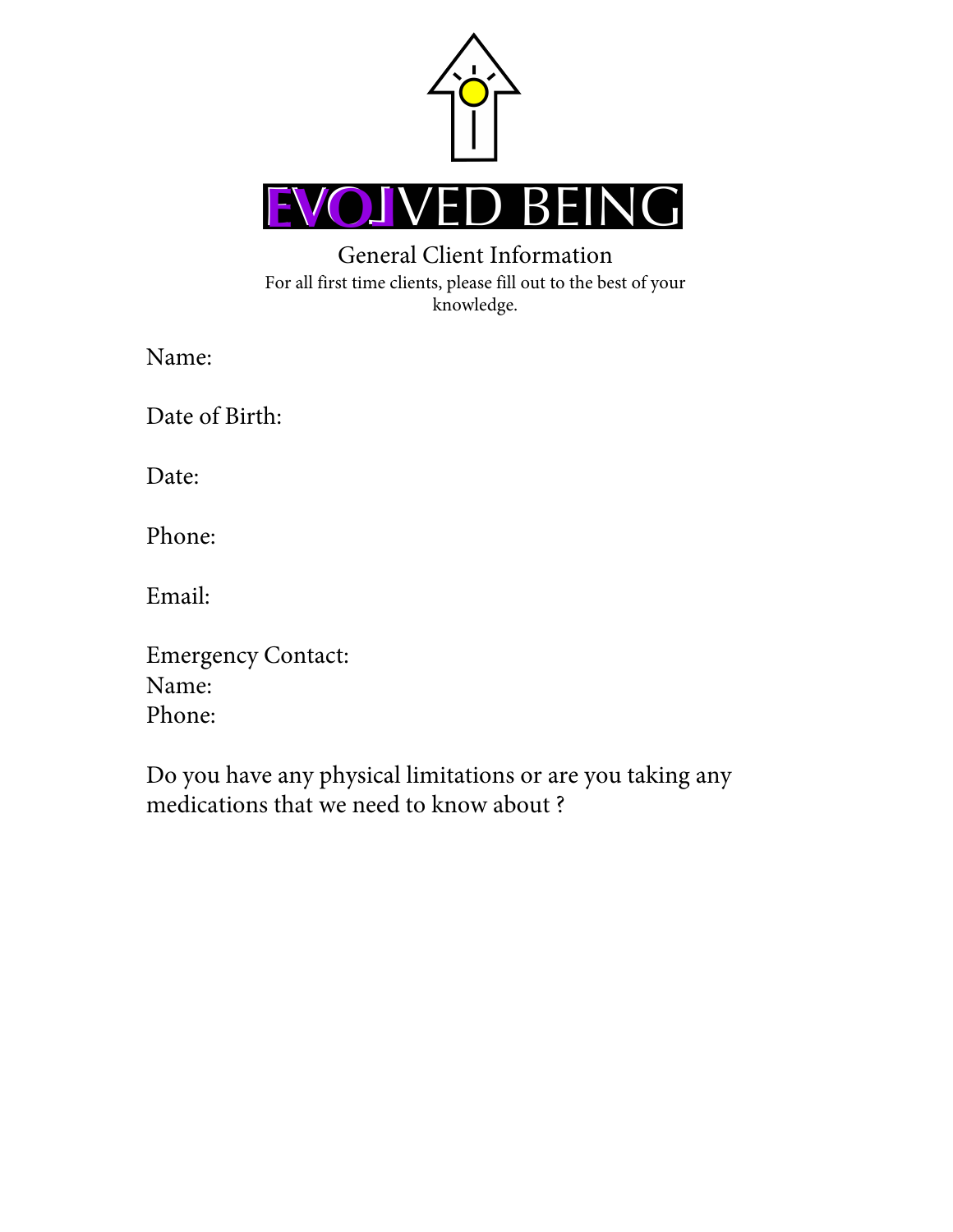## **Agreement of Release and Waiver of Liability**

It is your responsibility to inform Evolved Being LLC of limitations, illness or conditions before sessions begin.

Please read the following and ask if you have any questions.

I understand that yoga includes physical movements as well as an opportunity for relaxation, stress re-education and relief of muscular tension. As is the case with any physical activity, the risk of injury, even serious or disabling, is always present and cannot be entirely eliminated. If I experience any pain or discomfort, I will listen to my body, discontinue the activity, and ask for support from the instructor. I assume full responsibility for any and all damages, which may incur through participation.

Yoga is not a substitute for medical attention, examination, diagnosis or treatment. Yoga is not recommended and is not safe under certain medical conditions. By signing, I affirm that a licensed physician has verified my good health and physical condition to participate in such a fitness program. In addition, I will make the instructor aware of any medical conditions or physical limitations before class. If I am pregnant, become pregnant or I am post-natal or post-surgical, my signature verifies that I have my physician's approval to participate. I also affirm that I alone am responsible to decide whether to practice yoga and participation is at my own risk.

I understand that Intuitive Guidance and Mindset Mentoring is different for each person, and is not meant to fix, treat or diagnose any underlying mental, physical or spiritual conditions. Evolved Being LLC offers coaching and assistance through meditation, goal setting and tools to achieve a positive mindset. Mentoring includes specialized self talk, affirmations, and intention setting.

Mentoring and Guidance is in no way a replacement for therapy or counseling, nor does it claim to treat any mental health disorders. It is your responsibility to disclose any mental health conditions. Evolved Being LLC is not responsible for any claims that would involve the business, or it's employees in the treatment or diagnosis of any underlying conditions of the client.

I hereby agree to irrevocably release and waive any claims that I have now or may have hereafter against Evolved Being LLC, Sheena Dressel, its owners, officers, employees, and practitioners.

I have read and fully understand and agree to the above terms of this Agreement and Release of Waiver of Liability. I am signing this agreement voluntarily and recognize that my signature serves as complete and unconditional release of all liability.

Print Name:

Signatures:

Date: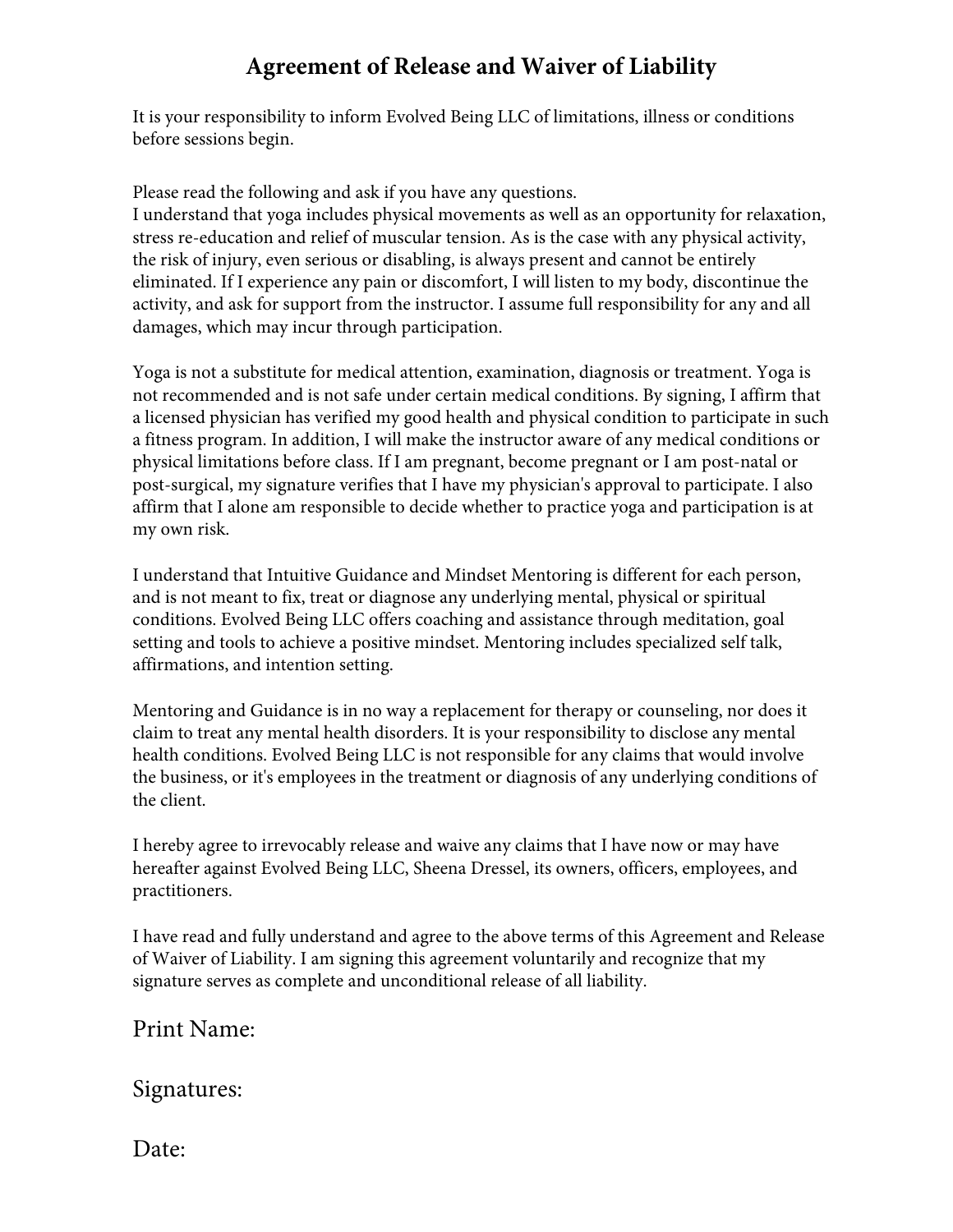## Questionnaire for Evolved Being LLC Clients

This form is optional, however recommended. This will help me get to know you and aides in the consultation process. Intuitive Guidance and Mindset Mentoring uses a holistic approach where we evaluate your physical, mental, and spiritual health in order to get you where you want to be. Each individual has their own idea of success, as we discover your current health in the below areas, we are able to explore your overall wellbeing. Please fill out to the best of your knowledge, what you feel comfortable sharing.

Please include a brief description of what you are looking for through Evolved Being LLC:

Are you taking any medications, or being treated for any physical or mental condition ?

What, if any, is your physical fitness regime like? Do you run, bike, do yoga, hike, take classes, lift weights, have a physical hobby, etc.?

What is your diet like? Do you have any certain dietary restrictions, allergies, diet tools, etc.?